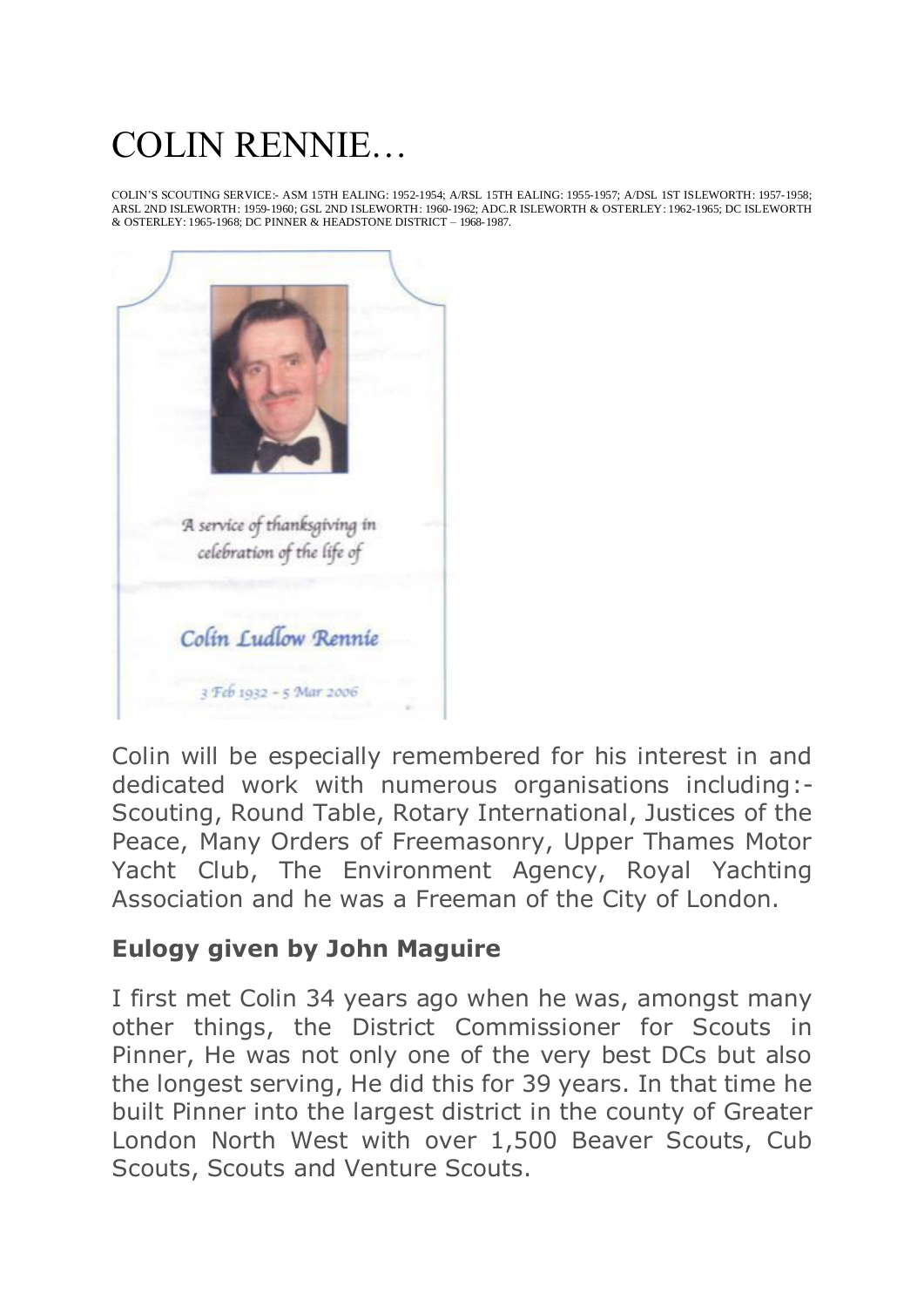He was also a JP for over 25 years and became Chairman of the Juvenile Bench in Middlesex. This was a job that Colin really enjoyed and he was very highly respected. That was typical of Colin, you didn't just do a job you had to be the best at it and he was. Some short time after we met I introduced him and Margaret to boating and they purchased their first boat and joined "The Upper Thames Motor Yacht Club" that changed his whole life. Within a few years he became the Commodore and again showed a remarkable aptitude for leadership.

He was undoubtedly a great Commodore and would spend his entire weekend going round all the boats talking to people, no one was ever left out He was a great one for dreaming up new boat handling tests, and became one of the most sort after competition judges on the river. He was also a great delegator, he could always find someone to "volunteer" for whatever job wanted doing and whatever position needed filling, I know this as I also ended up as a Commodore thanks to him. Colin had been a Trustee and Vice President of UTMYC for 10 years.

After he ended his term as Commodore he really missed being the boss, so he also joined the "Oxford Ditch Cruising Club" where again after a few years he became their Commodore and I am reliably advised that he made a great job of that as well.Colin's last major job was as Chairman of the "ATYC"(Association of Thames Yacht Clubs). This body represents the boating fraternity on the River Thames from Lechlade down to and including the Thames Estuary and has 50 plus clubs affiliated to it. He has did that job for 3 years and his persuasive powers helped to influence the powers that be to reinvest in the leisure aspect of the River Thames. These and many other important issues are still being pursued thanks to Colin, by this very powerful organisation,

You only had to look round the congregation at his funeral to see the huge impact he had on so many people's lives